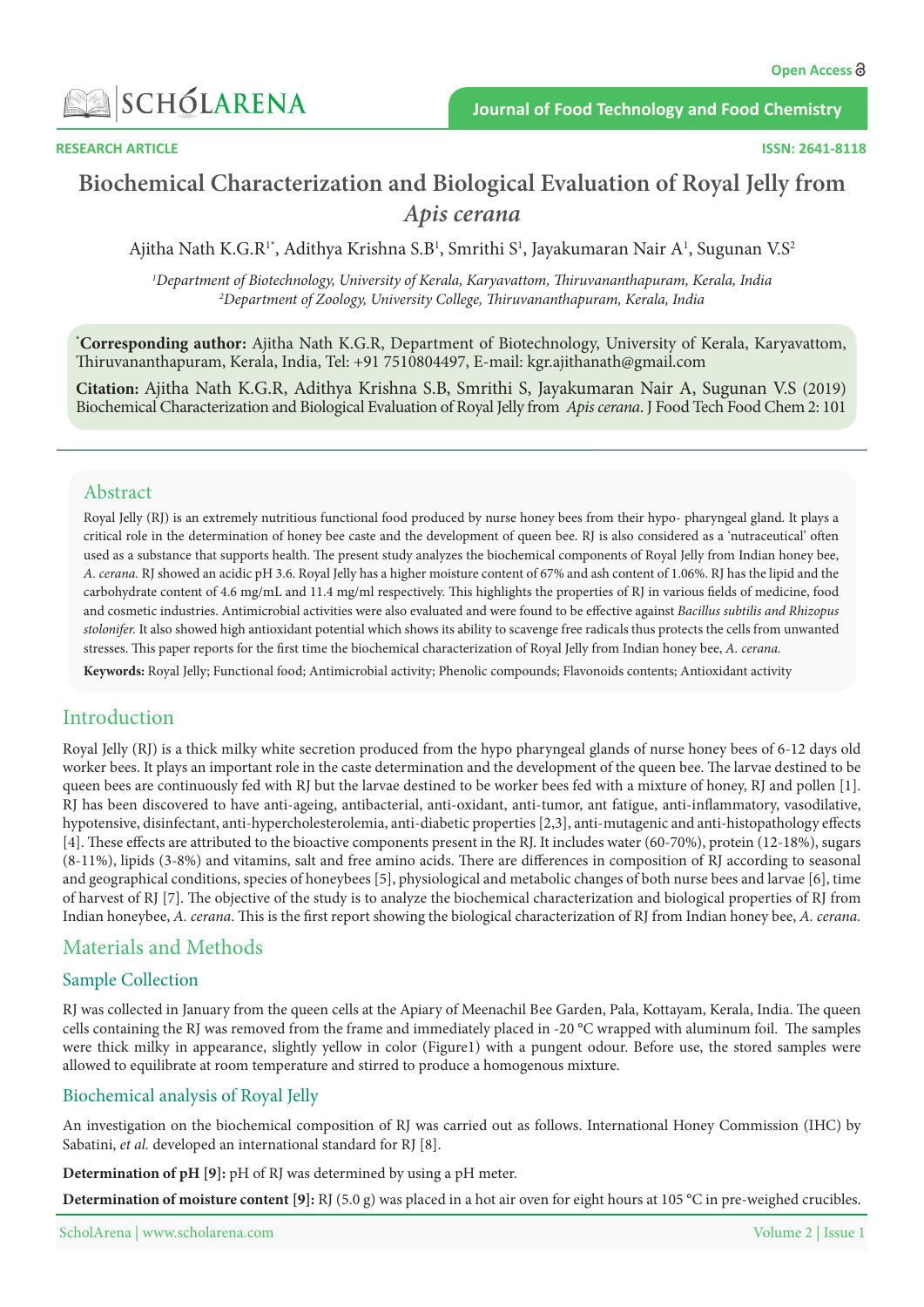

Figure 1: Honey comb cell filled with Royal Jelly 2.2 Biochemical analysis of Royal Jelly

The crucibles were periodically weighed and the weights recorded Equation 1. Triplicates were maintained to reduce errors in generating data. The reduction in weight represented the moisture content of the samples.

Moisture content 
$$
(\%) = \frac{\text{Loss in Weight (g)} \times 100}{\text{Weight of Sample (g)}}\tag{1}
$$

Ash content [9]: The sample was weighed to 5 g in pre-weighed crucibles, charred on a hot plate and then placed in a muffle furnace at 600 °C for 4 h. From the weight of residue left in the crucible, the total ash content was calculated Equation 2.

$$
Ash content (%) = \frac{Weight of residue after asking(g) \times 100}{Weight of Sample (g)}
$$
 (2)

Total carbohydrate content: The quantity of sugar in RJ was estimated by phenol sulphuric acid method suggested by Dubois, et al. [10]. 1 mg sample was diluted in water (1:1) and then 1 mL of 80% phenol and 5 mL of 96%  $w/v$  sulphuric acid solution were added in to it. The concentrated sulphuric acid breakdown sugars to monosaccharaides which are then dehydrated to form furfural and their derivatives. These compounds then react with phenol to develop a yellow orange color. Fructose (1 mg/mL) was used as the standard. The samples were read at a wavelength of 490 nm in a UV/VIS spectrophotometer (Shimadzu) when the range colors develop.

Determination of lipid content: Lipid content of the sample was estimated by sulpho phosphovanilin method [11]. 2 ml of concentrated sulphuric acid was added to a test tube containing the sample (1 mg). The mixture was heated for 10 minutes in a boiling water bath and then cooled for 5 minutes. Phosphovanillin reagent was added to each tube, mixed well and incubated at 37 °C for 15 minutes until the solution turns pink where intensity depends on the quantity of lipids present. The absorbance was read at 540 nm. A graph was plotted with olive oil  $(1g/100 \text{ mL}$  absolute ethanol) as the standard.

**Estimation of protein:** Total protein was estimated by Lowry's, et al. method [12]. The assay is based on the biuret reaction of proteins with cupric sulphate at alkaline conditions and the Folin-Ciocalteau phosphomolybdo tungustate reduction to heteropolymolybdenum blue by the copper-catalyzed oxidation of aromatic acids which is measured at 660 nm.

To 1 ml of sample, 5 ml of Alkaline copper sulphate was added and mixed well. The whole contents were incubated at RT for 10 minutes. 0.5 ml of Folins Ciocalteau reagent was added and kept at dark for 30 minutes. 2 ml of NaOH (0.1 N) serves as blank. The resulting colour was measured at 660 nm. Bovine serum albumin was used as standard which was prepared in a concentration of 1 mg/ml. Concentration of the protein is estimated by comparing the test values against standard curve.

# Antimicrobial activity of RJ Sample

Anti-fungal activity of RJ: Anti-fungal activity of the RJ samples was studied using various fungal stock cultures of Aspergillus niger, Aspergillus flavus, Rhizopus stolonifer and *Candida albicans*. Stock culture of the fungus was maintained at 4 °C on Sabouraud dextrose agar. The stock culture was sub cultured in sarbourod dextrose broth (SDA) and allowed to grow for 3 days. In agar well diffusion method, wells were cut using sterile well bore of 6 mm diameter and 0.1 ml of each of the prepared culture of test fungus was loaded on the agar plate. The plates were swabbed uniformly with a sterile swab and allowed to dry for 5 minutes. Candid (1 mg/ml) was used as positive control whereas deionized water was used as negative control. Two different concentrations of RJ samples (50ul and 100ul) transferred to the wells and the antifungal activities were observed after incubating the plate after 72 hours of incubation at 37 °C. Zone of inhibition was also measured after incubation.

Anti-bacterial activity of RJ: Anti-bacterial Activities of the RJ samples were studied by agar well diffusion method against various bacterial cultures of Escherichia coli (MTCC40), Staphylococcus aureus (MTCC 3160), Bacillus subtilis (MTCC 121), and Pseudomonas aeruginosa (MTCC 422), Klebsiella pneumoniae (MTCC 403) and Salmonella typhimurium (MTCC 98). Organisms were allowed to grow in Mueller Hinton Agar (MHA) medium. Agar wells were cut using sterile well bore of 6 mm diameter and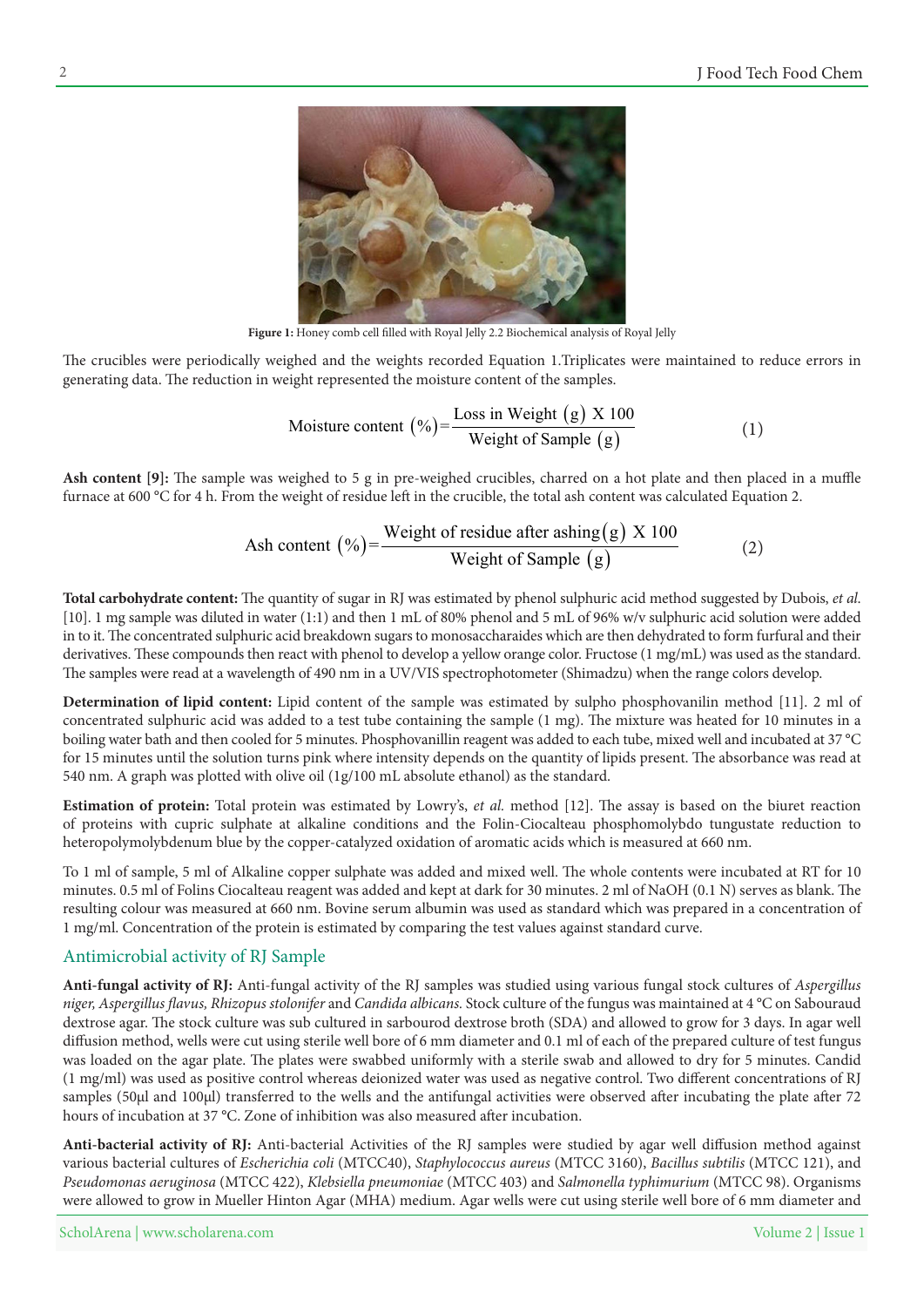0.1 ml of each of the prepared culture of test bacterial cultures was loaded on the agar plate. The plates were swabbed uniformly with a sterile swab and allowed to dry for 5 minutes. Two different concentrations (50µl and 100µl) of RJ samples of 1 mg/ml transferred to the wells and the antibacterial activities were observed after incubating the plate for 24 hours at 37 °C. Antibacterial activity was evaluated by measuring the diameter of the inhibition zone. Here streptomycin (2 mg/ml) was used as positive control and deionized water was used as negative control.

#### Analysis of Antioxidant properties

Determination of total phenolic content: Total phenolic acid content of RJ was determined by Folin-Ciocalteu method according to Singleton, et al. with slight modification [13]. The basic mechanism is an oxidation/reduction reaction. In this carbonate buffer is used for the pH adjustment and the end point of the reaction was attained after 2 hours at room temperature. 0.5 ml of the RJ samples was added to 2.5 ml of 0.2 N Folin- Ciocalteu reagents. The mixture was incubated for 5 minutes. Four ml of the 20% of sodium carbonate were added and incubated in room temperature for 2 hours and absorbance was measured in 760 nm. Gallic acid  $(0.01-0.05 \text{ mg/ml})$  was used as standard at the concentration of 0 to 1 ml. Absorbance was measured in 760 nm and methanol was used as blank. Total content of phenols was expressed in milligrams of gallic acid equivalents (mgGaA. 100 G-1).

Determination of flavonoid content: The total flavonoid content in RJ sample was measured using the assay developed by Zhishen, et al. [14]. 2 g of RJ was dissolved in 20 ml of deionized water and filtered using whatman grade 1 filter paper. To that 0.3 ml of sodium nitrate solution (5g/l) was added. After five minutes of incubation, 0.3 ml of AlCl<sub>3</sub> (10% w/v) were mixed to RJ. 2 ml of NaOH (1 M) was added followed by it and kept it on 6 minutes. The volume was increased by the addition of 2.4 ml distilled water to 10 ml. The mixture was shaken and the absorbance was read at 510 nm. Quercetin was used as standard and the values were expressed in milligrams of quercetin equivalents (mgQE.100 $G<sup>-1</sup>$ ).

Total anti-oxidant activity of RJ using DPPH: The scavenging activity of honey samples against DPPH radical was analysed according to the method of Ferreira, et al. [15]. The assay mixture contained 0.5 ml of RJ and 2.7 ml of methanolic solution containing DPPH radicals (0.024 mg/ml). The mixture was shaken vigorously on a vortex mixer then incubated 90 minutes at 25 °C in a water bath in the dark, after which the absorbance was determined at 517 nm against blank. Blank was take as all the reagents in same concentration except DPPH. The scavenging activity was expressed as  $IC_{50}$  (mg/ml). Ascorbic acid was used as standard. The Radical Scavenging Activity (RSA) was calculated as % RSA= ([A  $_{_{\rm DPPH}}$ -A<sub>s</sub>]/A  $_{_{\rm DPPH}}$ ) $^*$  100), whereas as is the absorbance of the solution and  $A_{\text{ppPH}}$  is the absorbance of the  $A_{\text{ppPH}}$  solution. All the assays were performed in triplicate.

#### Results and Discussions

#### Biochemical analysis of Royal Jelly

RJ is a viscous jelly substance, often not homogenous due to the presence of un-dissolved granules of varying size. It is partially soluble in water and slightly acidic with a high buffering capacity. Moisture, ash, sugars, lipid and protein contents were also studied using biochemical assays and these can be used as criteria for checking the quality of RJ.

Although the chemical composition of RJ is relatively constant, there could be significant variations in each constituent in samples from different regions [7]. The results obtained agree with the report by Balkanska [16], in RJ from Bulgaria and by Food and Agriculture Organizations [17].

pH: pH is an important parameter for assessing the quality of RJ sample. The pH value of RJ was measured and confirmed to be acidic at pH 3.6 and lies within the standard limit of pH 3.4-4.5.

Moisture content: RJ had a water content of 67% which agreed with the standard limit of 60-70%. This parameter is an important quality criterion of raw RJ.

The water content in RJ was found to be similar to that found in the previous reports of Jie, *et al.* which was 50.2% and 67.2% [18]. Harvesting period also affects the moisture content in sample. The moisture content changes when harvesting of RJ is delayed. Kanelis, et al. suggested that delayed collection of RJ gives its very low water content [19]. The moisture content may also increase at the time of transfer. Here the moisture content of sample was higher which may either increase according to the collection time or due to time of transfer. The present sample was collected from the first day old queen cell from the hive.

Ash content: Percentage of ash in RJ was 1.06% and it is comparable to the standard limit of 0.8-3%. The ash content is a measure of the total amount of minerals present within RJ. The ash content of RJ examined was agreed with the previous observation by Krell suggesting that fresh and dry weight of RJ was found to be  $1\%$  to 3% respectively [17].

Total carbohydrate content: Total carbohydrate present in RJ was 11.4 mg/ml. This value was observed to be within the acceptable range of  $7-18%$ .

The amount of sugar present in RJ is relatively similar to the previous report by Nabas, *et al.* [20], which was also within the limits proposed by Sabatini, et al. [8]. The total sugar content was mostly occupied by glucose and fructose [21]. The content of sugar depends on the plant source but didn't show that much variation between samples from different regions [22]. Popescu, et al. proved that sucrose in sugar varies considerably from one sample to another [23].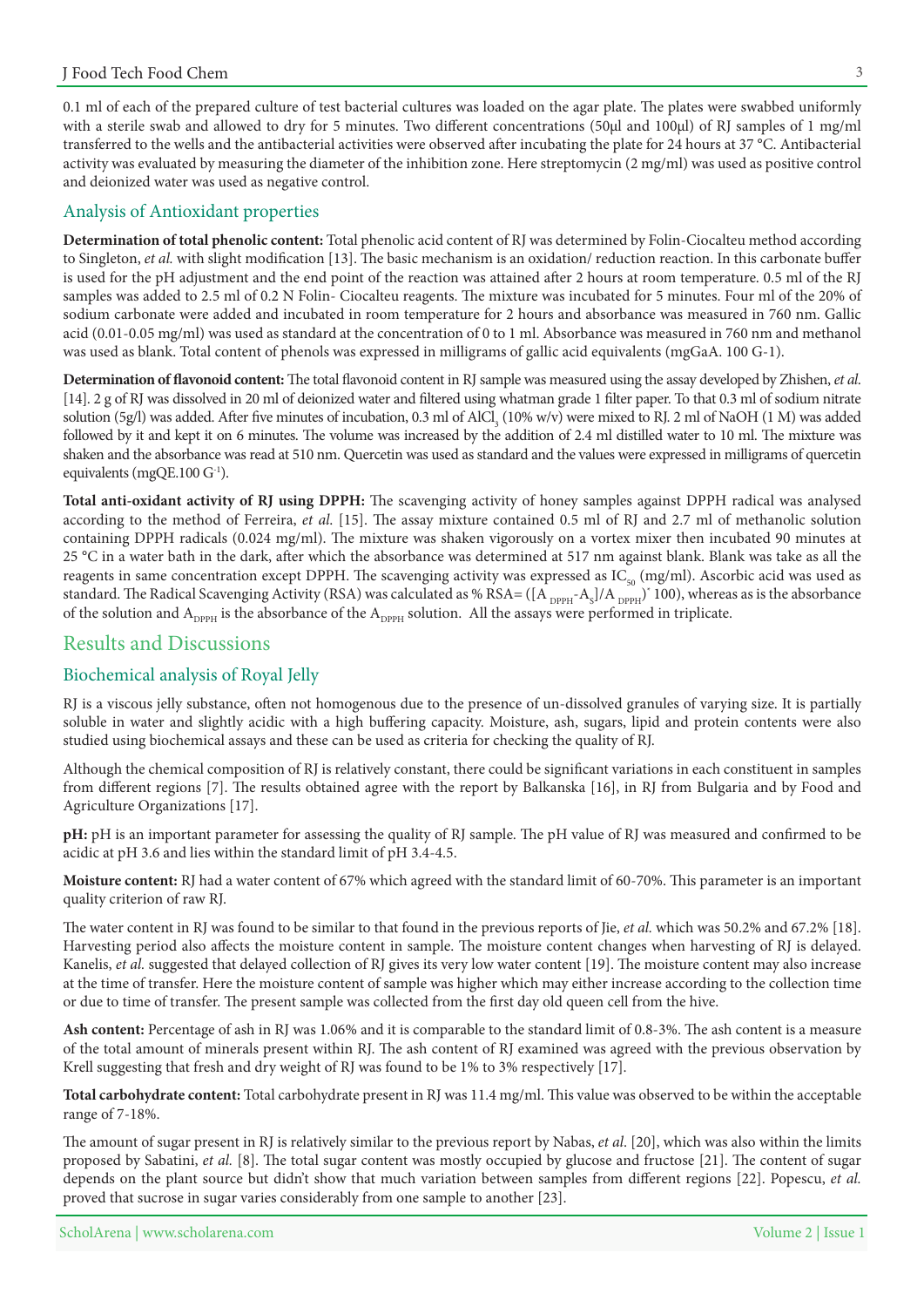Total lipid content: The total lipid content in RJ was 4.6 mg/ml and it is in the acceptable range of 3-8%. It is the third most important component of RJ after proteins and carbohydrates.

In the study of Sabatini, et al. lipid content of RJ was 8-19% of the dry matter [8]. The value obtained in this study is also within that range. The lipid fraction consists of fatty acids, waxes, steroids and phospholipids. The major one is 10-hydroxy-2-decenoic acids (10-HDA) which vary depending on the season and the region. Among the lipid fractions, HDA is well known renowned for many medicinal properties [24,25]. It is also used as freshness marker to check for the adulterants in RJ [21]. It was thus concluded that RJ sample of A. cerana from Indian honey bee is of good quality and can meet International standards.

Estimation of protein by Lowry's method: The total protein content of RJ was estimated to be 12.5 mg/ml.

Proteins are the second most abundant components in RJ after water which plays an important role in queen bee differentiation. The obtained value was closest to the findings of Balkanska and Zhelyaskoa in RJ from Bulgaria of 14.7 mg/g [26].

#### Antimicrobial activity of RJ Sample

Anti bacterial activity of RJ: The inhibitory action of RJ on the growth of bacteria is shown in Figure 2. RJ showed maximum antibacterial activity against *B*. *subtilis* at a concentration of 100  $\mu$ g/ml with zone of inhibition of 25 mm. Other strains such as *E*. *coli* and *S. tyhphimurium* showed the zones of inhibition of 22 and 19 mm respectively at the same concentration of 100 µg/ml. *K. pneumoniae* showed inhibitory activity at the concentration of 50 µg/ml. RJ showed no activity against S. aureus at both concentrations.

In the present study RJ exhibited both antibacterial and antifungal activity against the organisms tested. The highest antibacterial activity was observed against *B*. *subtilis* at a concentration of 100  $\mu$ g/ml. The present results indicated that RJ is more effective against Gram positive microorganisms. The results also agreed with the studies of Fujiwara, et al. who report that royalisin, an antibacterial peptide showed antibacterial activity against Gram positive bacteria [27]. Moselhy, et al. and Bilikova, et al. also demonstrated the effect of RJ against Gram positive organism, B. subtilis [28,29]. On the contrary the result also showed that RJ did not have any antimicrobial activity against another Gram positive microorganism, S. *aureus* at both concentrations. According to Blum, et al. the bactericidal activity of RJ is due to the presence of 10-HDA present in it [30]. This variation of antibacterial activity of RJ samples depends on many factors including its geographical origin and the honey bee species.



*RJ1*: 50 µg/ml; *RJ2*: 100 µg/ml; *P*: Positive control; *S*: Negative control; *A*: Salmonella typhimurium; *B*: Klebsiella *subtilis Bacillus* **:E***; auerus Staphlyococcus* **:D***;**coli Escherichia* **:C**; *pneumoniae* Figure 2: Antibacterial activity of RJ

Antifungal activity of RJ: RJ showed maximum antifungal activity against R. stolonifer among the fungal strains. The average diameter of the inhibition zone produced by the RJ samples was 25 mm at a concentration of 100µg/ml. No activities were observed against A. niger, A. flavus and *C. albicans* at both concentrations (Figure 3).

RJ had the highest antifungal activity against R. *stolonifer* at an extremely low concentration of 50  $\mu$ g/ml. No inhibitory activity was *observed against A. flavus, A. niger and C. albicans.*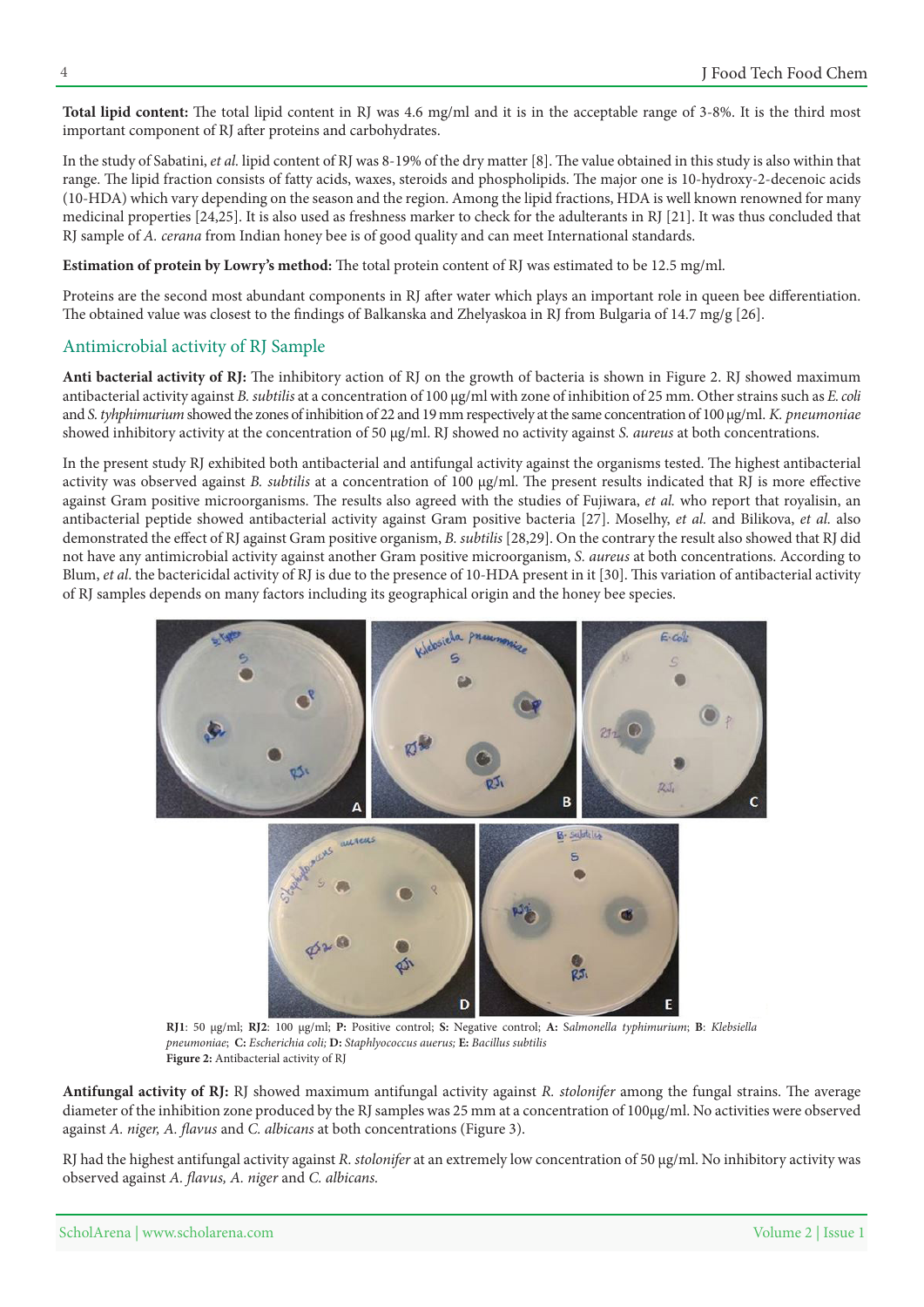

 $RJ1: 100 \mu g/ml; RJ2: 50 \mu g/ml; P: Positive control; S: Negative control; A: *Rhizopus stolonifer;*$ *ff***</del><sub>***f***</sub><b>***f</sup><i>ff*<sub>*f*</sub><sup>*f*</sup>*ffavusfdavusfdavusfdavusfdavusfdavusfdavusfdavusfdavusfdavusfdavusfdavusfdavusfdavusfdavusfdavusfdavusfdavusfdavusfdavusfdavusfdavus* Figure 3: Antifungal activity of RJ

#### Antioxidant activity of Royal Jelly

Total Phenolic acid content: The phenolic content of the RJ sample was estimated to be 2.55 g/ dry matter.

The present results of phenolics content in RJ agreed with the previous studies of Nabas, et al. from A. mellifera species [20]. They reported that RJ contains 23.3±.92 µg/mg of phenolic compounds. Similar results were reported by Balkanska, et al. [32] of 11.66-36.73 mgGAE/g in Bulgarian RJ and 59.16±5.92 mg GAE/100g in Turkish RJ [33]. Polyphenolic compounds in RJ were higher when it was harvested within 24 hours after larval collection when compared with 48 or 72 h [35].

Total Flavonoid content: The flavonoid content of RJ was estimated to be 0.5 g/ dry matter.

The flavonoid content of RJ was similar to the value, ±0.09 RE µg/mg of flavonoid which was obtained by Nabas, et al. from A. mellifera species [20]. Both phenolics and flavonoid compounds present in RJ provide antioxidant activity to RJ.

Total Antioxidant assay using DPPH: The results showed that RJ samples has a lower scavenging activity (45.7%) (Figure 4) when compared to that of ascorbic acid (91.4% in 10 µg/ml). The IC<sub>50</sub> value of RJ sample was found to be 14.4 µg/ml as compared to 2.15 µg/ml in ascorbic acid.



Figure 4: Graph showing the Radical Scavenging activity of Royal Jelly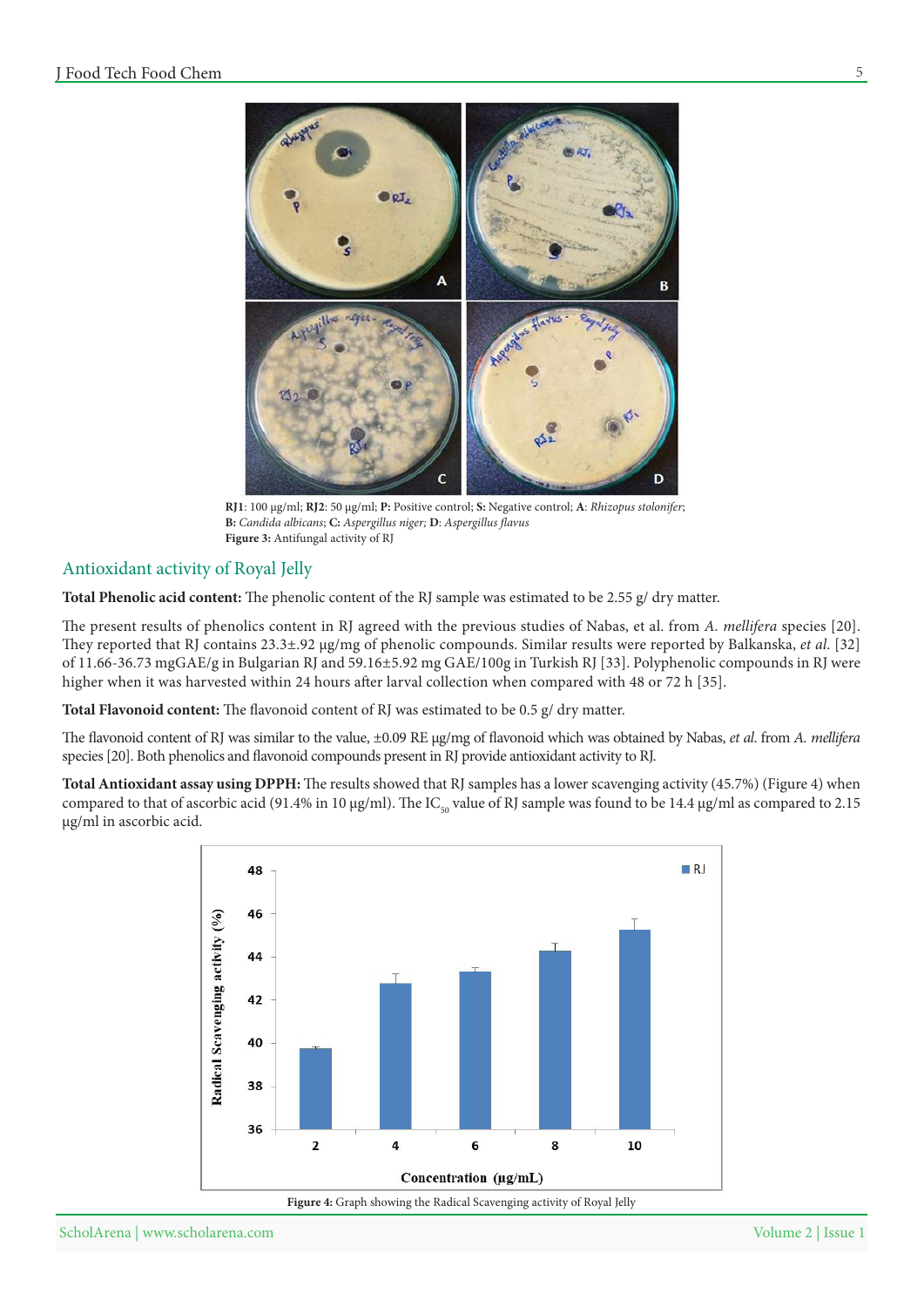Several reports are available about the antioxidant activities of RJ. Liu, et al. reported that DPPH radical scavenging activity of RJ was 43.0-62.8% and 10.17 to 39.39% in Bulgarian RJ sample [32]. Balkanska, *et al.* attributes the antioxidant activity of RJ to the presence of organic acids and higher polyphenolic content in RJ [32]. Antioxidant action of phenolic compounds has higher tendency to chelate iron and copper. This is because of the presence of hydroxyl and carboxyl groups of phenolic compounds. They inactivate iron ions by chelating and additionally suppressing the superoxide driven fenton reaction, which is the most important source of ROS [35].

# Conclusion

To sum up, following are the findings of the present study. The results suggested that RJ can be considered not only for its nutritive value but also a possible resource to increase the natural defense of the organism against pathogenic microorganisms. Thus RJ owing to its immense nutritive value can be utilized as functional ingredients in foods too.

# Acknowledgement

Funding for this work was provided by UGC, New Delhi. We also thank Meenachil Bee Garden, Pala, Kottayam for providing Royal Jelly from A. cerana for our studies.

# References

1. Ramanathan ANKG, Nair AJ, Sugunan VS (2018) A review on Royal Jelly proteins and peptides. J Funct Foods 44: 255-64.

2. Ramadan MF, Al-Ghamdi A (2012) Bioactive compounds and health-promoting properties of Royal Jelly: A review. J Funct Foods 4: 39-52.

3. Viuda-Martos M, Ruiz-Navajas Y, Fernández-López J, Pérez-Álvarez JA (2008) Functional properties of honey, propolis, and Royal Jelly. J Food Sci 73: R117-24. 4. Galaly SR, Abdella EM, Mohammed HM (2014) Effects of Royal Jelly on genotoxicity and nephrotoxicity induced by valproic acid in albino mice. Beni-Suef Univ J Basic Appl Sci 3: 1-15.

5. Sano O, Kunikata T, Kohno K, Iwaki K, Ikeda M, et al. (2004) Characterization of Royal Jelly proteins in both Africanized and European honeybees (Apis mel-<br>lifera) by two-dimensional gel electrophoresis. J Agric Food Ch

6. Brouwers EVM, Ebert R., Beetsma J (1987) Behavioural and physiological aspects of nurse bees in relation to the composition of larval food during caste differ-<br>entiation in the honeybee. J Apic Res 26: 11-23.

7. Zheng HQ, Hu FL, Dietemann V (2011) Changes in composition of Royal Jelly harvested at different times: consequences for quality standards. Apidologie 42: 39-47.

8. Sabatini AG, Marcazzan GL, Caboni MF, Bogdanov S, Almeida-Muradian LBD (2009) Quality and standardisation of Royal Jelly. J ApiProduct ApiMedical Sci 1: 1-6.

9. Association of Analytical Chemists (1990) Official methods of analysis. Foods Composition Additives, Natural Contaminants 2: 777-800.

10. Dubois M, Gilles KA, Hamilton JK, Rebers PT, Smith F (1956) Colorimetric method for determination of sugars and related substances. Anal Chem 28: 350-6.

12. Lowry OH, Rosebrough NJ, Farr AL, Randall RJ (1951) Protein measurement with the Folin phenol reagent. J Biol Chem 193: 265-75. 11. Frings CS, Fendley TW, Dunn RT, Queen CA (1972) Improved determination of total serum lipids by the sulfo-phospho-vanillin reaction. Clin Chem 18: 673-4.

13. Singleton VL, Orthofer R, Lamuela-Raventós RM (1999) Analysis of total phenols and other oxidation substrates and antioxidants by means of folin-ciocalteu reagent. Methods Enzymol 299: pp. 152-78.

14. Zhishen J, Mengcheng T, Jianming W (1999) The determination of flavonoid contents in mulberry and their scavenging effects on superoxide radicals. Food Chem 64: 555-9.

15. Ferreira IC, Aires E, Barreira JC, Estevinho LM (2009) Antioxidant activity of Portuguese honey samples: Different contributions of the entire honey and phe-<br>nolic extract. Food Chem 114: 1438-43.

16. Balkanska, R (2018) Correlations of Physicochemical Parameters, Antioxidant Activity and Total Polyphenol Content of Fresh Royal Jelly Samples. Int J Curr Microbiol Appl Sci 7: 3744-50.

17. Krell R (1996) Value-added products from beekeeping (No. 124). Food Agric Organ United Nations 195-226.

18. Jie H, Li PM, Zhao GJ, Feng XL, Zeng DJ, et al. (2016) Amino acid composition of Royal Jelly harvested at different times after larval transfer. Genet Mol Res 15. 19. Kanelis D, Tananaki C, Liolios V, Dimou M, Goras G, et al. (2015) A suggestion for Royal Jelly specifications/Prijedlog globalnih standarda za matičnu mliječ. Arch Ind Hyg Toxicol 66: 275-84.

20. Nabas Z, Haddadin MS, Haddadin J, Nazer IK (2014) Chemical composition of Royal Jelly and effects of synbiotic with two different locally isolated probiotic strains on antioxidant activities. Pol J Food Nutr Sci 64: 171-80.

21. Garcia-Amoedo LH, Almeida-Muradian LBD (2007) Physicochemical composition of pure and adulterated Royal Jelly. Química Nova 30: 257-9.

22. Xue X, Wu L, Wang K (2017) Chemical Composition of Royal Jelly. In Bee Products-Chemical and Biological Properties. Springer Cham pp. 181-90.

23. Popescu O, Mărghitas LA, Bobis O, Stanciu O, Bonta V, et al. (2009) Sugar profile and total proteins content of fresh Royal Jelly. Bulletin of University of Agri-<br>culture Sciences and Veterinary Medicines Cluj- Napoca.

24. Li X, Huang C, Xue Y (2013) Contribution of lipids in honeybee (Apis mellifera) Royal Jelly to health. J Med Food 16: 96-102.

25. Pasupuleti VR, Sammugam L, Ramesh N, Gan SH (2017) Honey, propolis, and Royal Jelly: a comprehensive review of their biological actions and health ben-<br>efits. Oxid Med Cell Longev.

26. Balkanska R, Zhelyazkova I (2015) Determination of amino acids and protein content in fresh and commercial Royal Jelly from Bulgaria. Bulletin Chemical Society Ethiopia 29: 485-90.

27. Fujiwara S, Imai J, Fujiwara M, Yaeshima T, Kawashima T, et al. (1990) A potent antibacterial protein in Royal Jelly. Purification and determination of the pri-<br>mary structure of royalisin. J Biol Chem 265: 11333-7.

28. Moselhy WA, Fawzy AM, Kamel AA (2013) An evaluation of the potent antimicrobial effects and unsaponifiable matter analysis of the Royal Jelly. Life Sci J 10: 290-6.

29. Bíliková K, Wu G, Šimúth J (2001) Isolation of a peptide fraction from honeybee Royal Jelly as a potential antifoulbrood factor. Apidologie 32: 275-83.